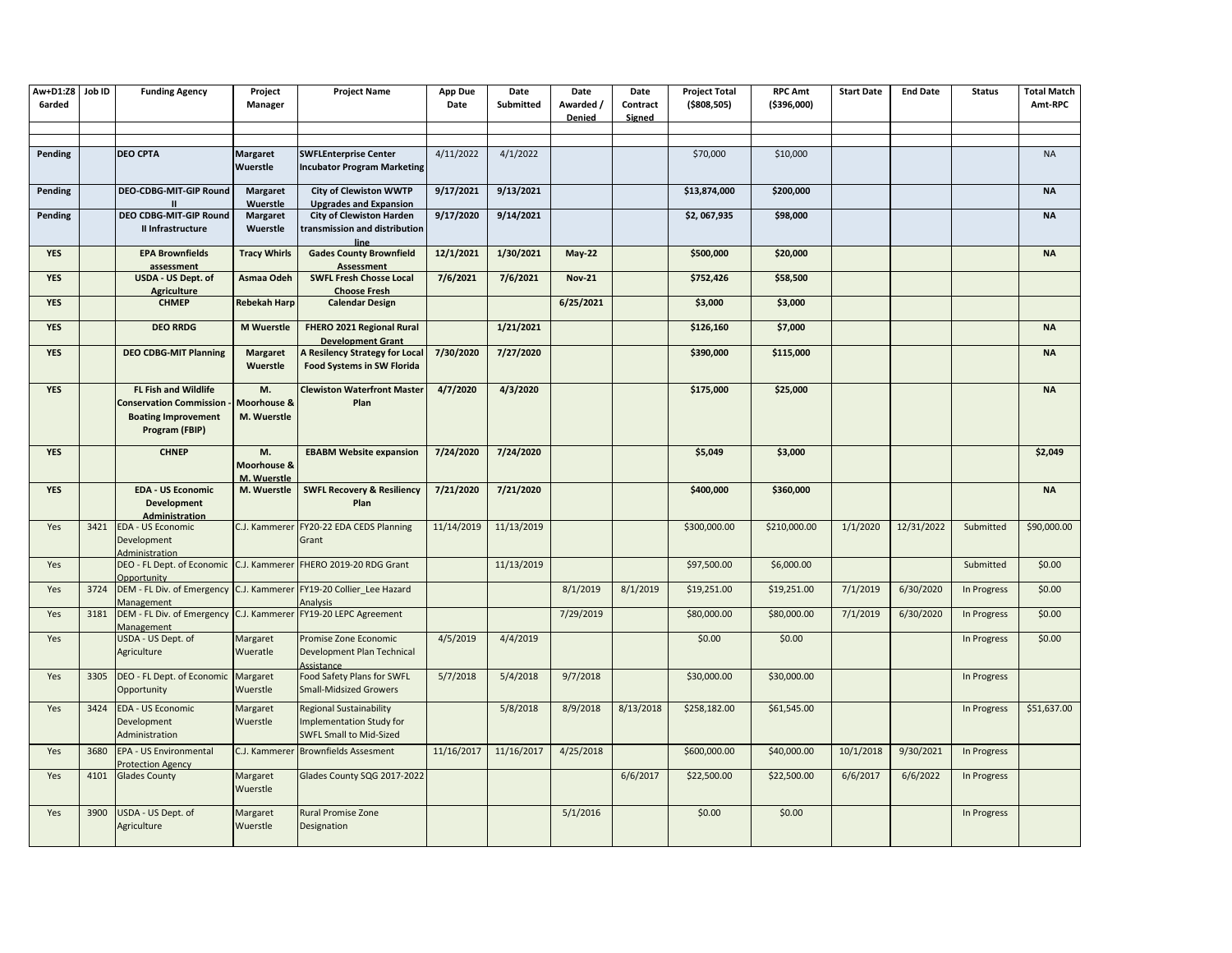| Aw+D1:Z8<br><b>6arded</b> | Job ID      | <b>Funding Agency</b>                                                                | Project<br>Manager   | <b>Project Name</b>                                                                    | <b>App Due</b><br>Date | Date<br>Submitted | Date<br>Awarded / | Date<br>Contract | <b>Project Total</b><br>( \$808, 505) | <b>RPC Amt</b><br>( \$396,000] | <b>Start Date</b> | <b>End Date</b> | <b>Status</b> | <b>Total Match</b><br>Amt-RPC |
|---------------------------|-------------|--------------------------------------------------------------------------------------|----------------------|----------------------------------------------------------------------------------------|------------------------|-------------------|-------------------|------------------|---------------------------------------|--------------------------------|-------------------|-----------------|---------------|-------------------------------|
|                           |             |                                                                                      |                      |                                                                                        |                        |                   | Denied            | Signed           |                                       |                                |                   |                 |               |                               |
| Yes                       | 3420        | EDA - US Economic<br>Development<br>Administration                                   |                      | C.J. Kammerer FY17-19 EDA Planning Grant                                               |                        |                   | 1/1/2017          |                  | \$300,000.00                          | \$210,000.00                   | 1/1/2017          | 12/31/2019      | Completed     | \$90,000.00                   |
| Yes                       |             | 3422 EDA - US Economic<br>Development<br>Administration                              | Jim Beever           | <b>SWFL Disaster Recovery</b><br>Coordinator                                           |                        | 10/31/2017        |                   |                  | \$250,000.00                          | \$200,000.00                   | 1/1/2018          | 12/31/2019      | Completed     | \$50,000.00                   |
| Yes                       | 3205        | DEM - FL Div. of Emergency C.J. Kammerer FY18-19 HMEP Agreement<br>Management        |                      |                                                                                        |                        |                   |                   |                  | \$62,164.00                           | \$2,889.20                     | 10/1/2018         | 9/30/2019       | Completed     |                               |
| Yes                       | 4007        | DEO - FL Dept. of Economic<br>Opportunity                                            |                      | C.J. Kammerer FHERO 2018 RDG Grant                                                     |                        | 9/11/2018         | 9/17/2018         |                  | \$82,300.00                           | \$6,000.00                     | 9/17/2018         | 9/17/2019       | Completed     |                               |
| Yes                       | 3180        | DEM - FL Div. of Emergency C.J. Kammerer FY18-19 LEPC Agreement<br><b>Management</b> |                      |                                                                                        |                        |                   | 8/14/2018         |                  | \$80,000.00                           | \$80,000.00                    | 7/1/2018          | 6/30/2019       | Completed     |                               |
| Yes                       | 3723        | DEM - FL Div. of Emergency<br>Management                                             | Margaret<br>Wuerstle | FY18-19 Collier Lee Hazard<br>Analysis                                                 |                        |                   | 7/31/2018         | 8/27/2018        | \$19,615.00                           | \$19,615.00                    | 9/1/2018          | 5/15/2019       | Completed     |                               |
| Yes                       | 3676        | EPA - US Environmental<br><b>Protection Agency</b>                                   | Jim Beever           | <b>Master Wetland Mitigation</b><br><b>Strategy</b>                                    |                        |                   | 11/3/2016         | 11/3/2016        | \$220,000.00                          | \$220,000.00                   | 10/1/2016         | 12/31/2018      | Completed     | \$10,000.00                   |
| Yes                       | 3204        | DEM - FL Div. of Emergency<br>Management                                             | C.J. Kammerer        | FY17-18 HMEP Agreement                                                                 |                        |                   | 10/1/2017         |                  | \$65,161.00                           | \$65,161.00                    | 10/1/2017         | 9/30/2018       | Completed     |                               |
| Yes                       | 3178        | DEM - FL Div. of Emergency Sean McCabe FY17-18 LEPC Agreement<br>Management          |                      |                                                                                        | 7/1/2017               | 7/18/2017         |                   |                  | \$80,000.00                           | \$80,000.00                    | 7/1/2017          | 6/30/2018       | Completed     |                               |
| Yes                       | 3722        | DEM - FL Div. of Emergency<br>Management                                             | <b>Tim Walker</b>    | FY17-18 Collier Lee Hazard<br>Analysis                                                 |                        |                   | 7/19/2017         | 9/13/2017        | \$20,844.00                           | \$20,844.00                    | 7/1/2017          | 6/30/2018       | Completed     |                               |
| Yes                       | 4005        | DEO - FL Dept. of Economic C.J. Kammerer<br>Opportunity                              |                      | 2017 FHERO RDG Grant                                                                   |                        | 2/16/2017         |                   |                  | \$79,744.00                           | \$6,000.00                     |                   | 4/30/2018       | Completed     |                               |
| Yes                       |             | DEO - FL Dept. of Economic<br>Opportunity                                            | Margaret<br>Wuerstle | Regional Strategy for<br>Agriculture Sustainability                                    | 6/30/2017              |                   | 8/17/2017         |                  | \$30,000.00                           | \$30,000.00                    |                   |                 | Completed     |                               |
| Yes                       | 4212        | City of Bonita Springs                                                               | Jim Beever           | City of Bonita Springs Flood<br><b>Reduction Project</b>                               |                        |                   | 10/4/2017         |                  | \$50,000.00                           | \$50,000.00                    | 10/4/2017         | 12/31/2017      | Completed     |                               |
| Yes                       | 3730        | <b>SFRPC</b>                                                                         | C.J. Kammerer        | <b>Train the Trainers</b>                                                              |                        |                   |                   |                  | \$10,000.00                           | \$10,000.00                    | 1/1/2016          | 3/31/2017       | Completed     |                               |
| Yes                       | 4211        | Sarasota County                                                                      | Jim Beever           | Sarasota Climate Change<br><b>Adaptation Plan</b>                                      |                        |                   |                   |                  | \$20,000.00                           | \$20,000.00                    | 10/1/2016         | 5/30/2017       | Completed     |                               |
| Yes                       |             | 4210 City of Cape Coral                                                              | Jim Beever           | Cape Coral Climate Change<br><b>Resiliency Stragegy</b>                                |                        |                   |                   |                  | \$15,000.00                           | \$15,000.00                    |                   | 6/30/2017       | Completed     |                               |
| Yes                       | 3304        | DEO - FL Dept. of Economic<br>Opportunity                                            | Margaret<br>Wuerstle | DEO - Labelle Tourism<br>Marketing                                                     |                        |                   |                   |                  | \$20,000.00                           | \$20,000.00                    | 1/1/2017          | 5/30/2017       | Completed     |                               |
| Yes                       | 3203        | DEM - FL Div. of Emergency<br>Management                                             | Nichole<br>Gwinnett  | FY16-17 HMEP Grant                                                                     | 10/1/2016              | 10/1/2016         | 10/1/2016         | 10/1/2016        | \$60,349.00                           | \$60,349.00                    | 10/1/2016         | 12/31/2017      | Completed     |                               |
| Yes                       | 4004        | <b>Hendry County</b>                                                                 | Margaret<br>Wuerstle | <b>Clewiston RGBD Grant TA</b>                                                         |                        |                   |                   |                  | \$3,000.00                            | \$3,000.00                     |                   |                 | Completed     |                               |
| Yes                       | 4006        | USDA - US Dept. of<br>Agriculture                                                    | Margaret<br>Wuerstle | City of Clewiston - Utilities<br><b>Relocation -- Grant Writing</b><br><b>Services</b> | 9/8/2017               | 9/13/2017         | 8/10/2017         | 8/10/2017        | \$3,000.00                            | \$3,000.00                     | 8/10/2017         | 9/13/2017       | Completed     |                               |
| Yes                       | 3525-<br>12 | <b>Glades County</b>                                                                 | <b>Tim Walker</b>    | <b>Glades County Small Quantity</b><br>Generators (SQG)                                |                        |                   |                   | 5/17/2012        | \$3,900.00                            | \$3,900.00                     | 5/17/2012         | 5/16/2017       | Completed     | \$0.00                        |
| Yes                       |             | 3414 EDA - US Economic<br>Development<br>Administration                              | Margaret<br>Wuerstle | <b>EDA Planning Grant</b>                                                              | 1/22/2013              | 12/18/2013        | 4/18/2014         | 4/21/14          | \$270,000.00                          | \$189,000.00                   | 1/1/2014          | 12/31/2016      | Completed     | \$81,000.00                   |
| Yes                       | 3177        | DEM - FL Div. of Emergency<br>Management                                             | Nichole<br>Gwinnett  | FY16-17 LEPC Agreement                                                                 | 6/30/2016              | 4/6/2016          | 7/1/2016          |                  | \$59,000.00                           | \$59,000.00                    | 7/1/2016          | 6/30/2017       | Completed     | \$0.00                        |
| Yes                       | 3399        | CTD - FL Commission for<br>the Transportation<br>Disadvantaged                       | Nichole<br>Gwinnett  | FY16-17 TD Planning<br>Agreement                                                       |                        | 5/19/2016         | 7/1/2016          |                  | \$38,575.00                           | \$38,575.00                    | 7/1/2016          | 6/30/2017       | Completed     | \$0.00                        |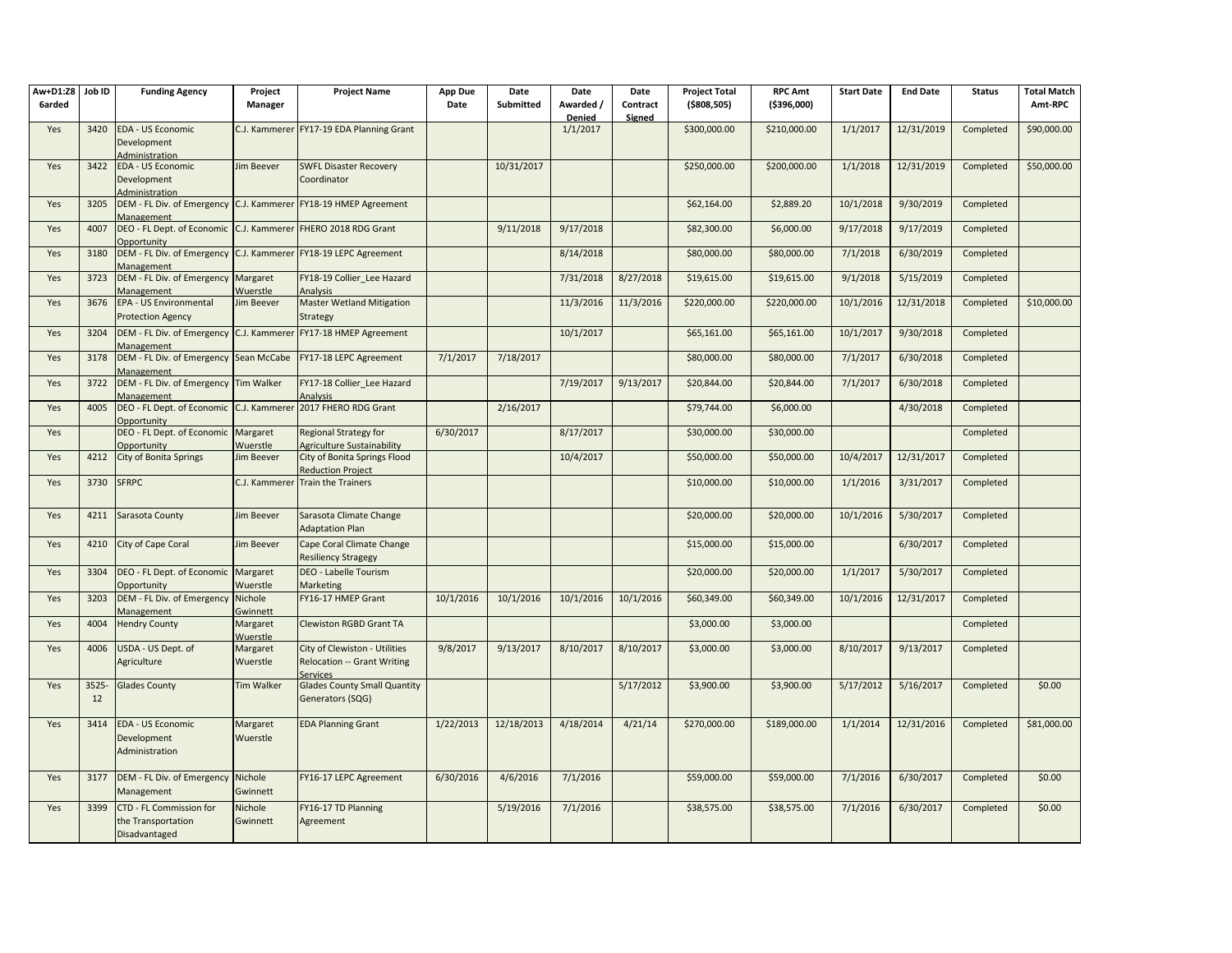| Aw+D1:Z8<br><b>6arded</b> | Job ID | <b>Funding Agency</b>                                   | Project<br>Manager          | <b>Project Name</b>                                                                           | App Due<br>Date | Date<br>Submitted | Date<br>Awarded /<br>Denied | Date<br>Contract<br>Signed | <b>Project Total</b><br>(\$808,505) | <b>RPC Amt</b><br>(\$396,000) | <b>Start Date</b> | <b>End Date</b> | <b>Status</b> | <b>Total Match</b><br>Amt-RPC |
|---------------------------|--------|---------------------------------------------------------|-----------------------------|-----------------------------------------------------------------------------------------------|-----------------|-------------------|-----------------------------|----------------------------|-------------------------------------|-------------------------------|-------------------|-----------------|---------------|-------------------------------|
| Yes                       | 3721   | DEM - FL Div. of Emergency Tim Walker<br>Management     |                             | <b>Collier County Hazard Analysis</b><br>FY16-17                                              |                 |                   |                             |                            | \$8,054.00                          | \$8,054.00                    | 7/1/2016          | 6/30/2017       | Completed     | \$0.00                        |
| Yes                       | 3302   | DEO - FL Dept. of Economic<br>Opportunity               | Margaret<br>Wuerstle        | DEO - City of Fort Myers - MLK<br>Corridor                                                    | 5/31/2015       | 5/1/2015          |                             | 11/17/2015                 | \$30,000.00                         | \$30,000.00                   | 1/1/2016          | 7/30/2016       | Completed     |                               |
| Yes                       | 3534   | City of Bonita Springs                                  | <b>Jim Beever</b>           | City of Bonita Springs - Spring<br><b>Creek Restoration Plan</b>                              | 7/1/2014        | 7/1/2014          | 8/11/2014                   | 8/11/2014                  | \$50,000.00                         | \$50,000.00                   | 8/11/2014         |                 | Completed     |                               |
| Yes                       | 3201   | DEM - FL Div. of Emergency<br>Management                | Nichole<br>Gwinnett         | FY15-16 HMEP Planning                                                                         | 9/28/2015       | 9/28/2015         | 9/28/2015                   | 9/28/2015                  | \$15,500.00                         | \$15,500.00                   | 10/1/2015         | 9/30/2016       | Completed     |                               |
| Yes                       | 3419   | <b>Charlotte County</b>                                 | Margaret<br>Wuerstle        | <b>DEO - Charlotte County</b>                                                                 |                 |                   | 3/30/2016                   | 3/30/2016                  | \$500.00                            | \$500.00                      |                   |                 | Completed     |                               |
| Yes                       | 3170   | DOE - US Dept. of Energy                                | Rebekah Harp Solar Ready II |                                                                                               |                 | 3/22/2013         | 7/18/2013                   |                            | \$140,000.00                        | \$90,000.00                   | 7/1/2013          | 1/1/2016        | Completed     | \$50,000.00                   |
| Yes                       | 3673   | EPA - US Environmental<br><b>Protection Agency</b>      | <b>Jim Beever</b>           | A Unified Conservation<br><b>Easement Mapping and</b><br>Database for the State of<br>Florida | 4/15/2013       | 4/8/2013          | 6/3/2013                    |                            | \$294,496.00                        | \$148,996.00                  | 10/1/2013         | 9/30/2015       | Completed     | \$145,500.00                  |
| Yes                       | 3674   | EPA/CHNEP - Charlotte<br><b>Harbor National Estuary</b> | <b>Jim Beever</b>           | Mangrove Loss Project                                                                         | 4/4/2014        | 4/4/2014          | 12/19/2014                  |                            | \$243,324.00                        | \$60,000.00                   | 12/1/2014         | 9/30/2016       | Completed     |                               |
| Yes                       | 3397   | CTD - FL Commission for<br>the Transportation           | Nichole<br>Gwinnett         | <b>Glades-Hendry TD Planning</b><br>Agreement FY2014-15                                       |                 |                   | 5/16/2014                   |                            | \$38,573.00                         | \$38,573.00                   | 7/1/2014          | 6/30/2015       | Completed     | \$0.00                        |
| Yes                       | 3725   | Visit Florida                                           | <b>Tim Walker</b>           | <b>OUR CREATIVE ECONOMY</b><br>Marketing                                                      | 2/9/2015        | 2/9/2015          | 6/25/2015                   | 6/26/2015                  | \$5,000.00                          | \$2,500.00                    | 7/1/2015          | 6/15/2016       | Completed     | \$2,500.00                    |
| Yes                       | 3164   | DEM - FL Div. of Emergency<br>Management                | Nichole<br>Gwinnett         | FY14-15 HMEP Planning                                                                         |                 |                   |                             | 2/4/2015                   | \$22,000.00                         | \$22,000.00                   | 10/1/2014         | 9/30/2015       | Completed     | \$0.00                        |
| Yes                       | 3675   | EPA - US Environmental<br>Protection Agency             | <b>Jim Beever</b>           | Developing a Method to Use<br>Ecosystem Services to                                           | 5/15/2015       | 5/5/2015          | 9/29/2015                   | 9/29/2015                  | \$234,071.00                        | \$174,071.00                  | 10/1/2015         | 9/30/2016       | Completed     | \$60,000.00                   |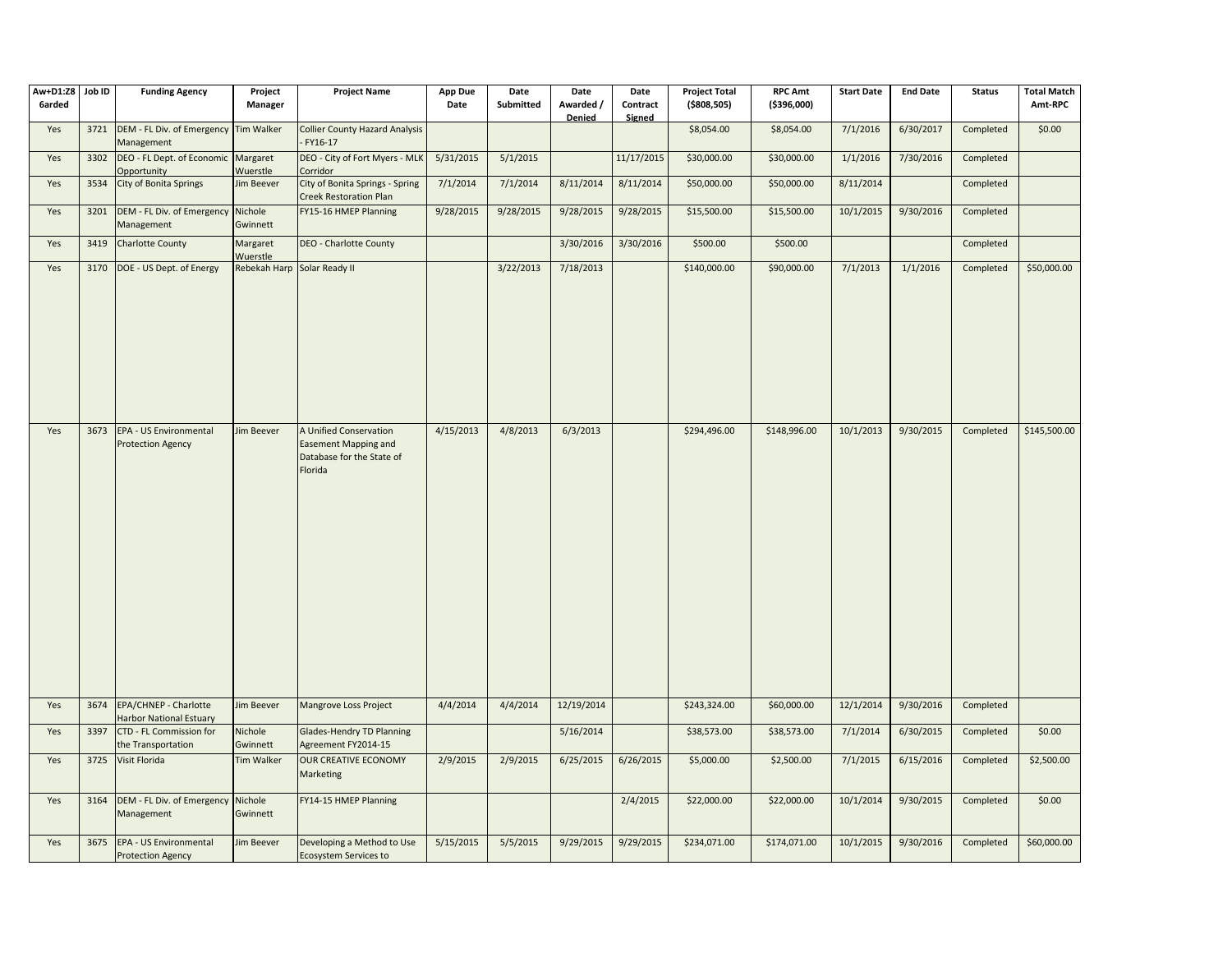| Aw+D1:Z8      | Job ID | <b>Funding Agency</b>                                 | Project                   | <b>Project Name</b>                                          | <b>App Due</b> | Date       | Date                       | Date               | <b>Project Total</b> | <b>RPC Amt</b> | <b>Start Date</b> | <b>End Date</b> | <b>Status</b> | <b>Total Match</b> |
|---------------|--------|-------------------------------------------------------|---------------------------|--------------------------------------------------------------|----------------|------------|----------------------------|--------------------|----------------------|----------------|-------------------|-----------------|---------------|--------------------|
| <b>6arded</b> |        |                                                       | Manager                   |                                                              | Date           | Submitted  | Awarded /<br>Denied        | Contract<br>Signed | ( \$808, 505)        | ( \$396,000)   |                   |                 |               | Amt-RPC            |
| Yes           | 3171   | DEM - FL Div. of Emergency                            | Nichole                   | FY15-16 LEPC Agreement                                       | 6/30/2015      | 5/15/2015  | 6/11/2015                  | 6/11/2015          | \$48,000.00          | \$48,000.00    | 7/1/2015          | 6/30/2016       | Completed     | \$0.00             |
|               |        | Management                                            | Gwinnett                  |                                                              |                |            |                            |                    |                      |                |                   |                 |               |                    |
| Yes           | 3398   | CTD - FL Commission for<br>the Transportation         | Nichole<br>Gwinnett       | FY15-16 Glades-Hendry TD<br>Agreement                        | 6/30/2015      | 6/1/2015   | 7/1/2015                   | 7/1/2015           | \$38,573.00          | \$38,753.00    | 7/1/2015          | 6/30/2016       | Completed     | \$0.00             |
| Yes           | 3202   | DEM - FL Div. of Emergency                            | Nichole                   | FY14-15 HMEP Planning Grant                                  |                |            | 9/11/2015                  |                    | \$50,000.00          | \$50,000.00    | 10/1/2015         | 12/15/2015      | Completed     | \$0.00             |
|               |        | Management                                            | Gwinnett                  | Modification                                                 |                |            |                            |                    |                      |                |                   |                 |               |                    |
| Yes           | 3173   | DEM - FL Div. of Emergency                            | Nichole                   | FY15-16 HMEP Training                                        | 10/1/2015      | 9/30/2015  | 9/28/2015                  | 9/28/2015          | \$58,422.00          | \$58,422.00    | 10/1/2015         | 9/30/2016       | Completed     | \$0.00             |
|               |        | Management                                            | Gwinnett                  | Contract                                                     |                |            |                            |                    |                      |                |                   |                 |               |                    |
| Yes           | 3418   | <b>Collier County</b>                                 | Rebekah Harp              | Marketing & Data Research                                    |                |            |                            |                    | \$1,200.00           | \$1,200.00     | 12/4/2015         | 1/29/2016       | Completed     |                    |
| Yes           | 3176   | DOE - US Dept. of Energy                              | Rebekah Harp              | NARC - SM3 - 2016 Data<br>Surveys                            |                |            | 2/11/2016                  |                    | \$1,000.00           | \$1,000.00     | 2/1/2016          | 3/31/2016       | Completed     |                    |
| Yes           | 3005   | <b>Collier County</b>                                 | Margaret<br>Wuerstle      | <b>Collier County EDC - USDA</b><br><b>Grant Application</b> |                |            | 3/15/2016                  | 3/22/2016          | \$3,000.00           | \$3,000.00     | 3/23/2016         | 3/31/2016       | Completed     |                    |
| Yes           | 3301   | DEO - FL Dept. of Economic                            | Margaret                  | <b>Clewiston Mainstreet</b>                                  |                |            | 12/8/2015                  |                    | \$30,000.00          | \$30,000.00    | 12/14/2015        | 6/30/2016       | Completed     |                    |
| Yes           | 3303   | Opportunity<br>DEO - FL Dept. of Economic             | Wuerstle<br>Margaret      | Revitalization<br>DEO - MPO Rail Study                       |                |            |                            |                    |                      | \$39,000.00    | 10/7/2015         | 5/31/2016       | Completed     |                    |
|               |        | Opportunity                                           | Wuerstle                  |                                                              |                |            |                            |                    |                      |                |                   |                 |               |                    |
| Yes           | 4002   | <b>NEFRC - Northeast Florida</b>                      | <b>Tim Walker</b>         | 2016 SRESP Update                                            |                |            |                            |                    | \$14,200.00          | \$14,200.00    | 4/28/2016         | 7/19/2016       | Completed     |                    |
| Yes           | 4003   | <b>Regional Council</b><br><b>Rural Neighborhoods</b> | Tim Walker                | <b>Rural Neighborhoods Mapping</b>                           |                |            |                            |                    | \$750.00             | \$750.00       | 6/1/2016          | 6/30/2016       | Completed     |                    |
|               |        |                                                       |                           |                                                              |                |            |                            |                    |                      |                |                   |                 |               |                    |
| Yes           | 3720   | DEM - FL Div. of Emergency Tim Walker<br>Management   |                           | <b>Collier Hazard Analysis FY15-</b>                         |                |            |                            |                    | \$9,693.00           | \$9,693.00     | 7/1/2015          | 6/30/2016       | Completed     |                    |
| Yes           | 3520   | TBRPC - Tampa Bay<br><b>Regional Planning Council</b> | Rebekah Harp              | 2016 Disaster Planning Guide                                 |                |            |                            |                    | \$4,000.00           | \$4,000.00     | 2/1/2016          | 4/30/2016       | Completed     |                    |
|               |        |                                                       |                           |                                                              |                |            |                            |                    |                      |                |                   |                 |               |                    |
| Yes           | 3006   | SWFEC - Southwest Florida                             | Margaret                  | <b>SWFEC PRIME - Grant</b>                                   |                |            |                            |                    | \$5,000.00           | \$5,000.00     | 5/1/2016          | 5/30/2016       | Completed     |                    |
|               |        | <b>Enterprise Center</b>                              | Wuerstle                  | Application/Technical                                        |                |            |                            |                    |                      |                |                   |                 |               |                    |
| Yes           | 3004   | NARC - National Association Rebekah Harp              |                           | Assistance<br><b>MARC Travel SRII</b>                        |                |            |                            |                    | \$379.58             | \$379.58       | 10/1/2015         | 5/31/2016       | Completed     |                    |
|               |        | of Regional Councils                                  |                           |                                                              |                |            |                            |                    |                      |                |                   |                 |               |                    |
| Yes           | 4001   | <b>Collier County</b>                                 | Margaret                  | <b>Collier County EDA TA</b>                                 |                |            |                            |                    | \$5,000.00           | \$5,000.00     | 4/18/2016         | 5/30/2016       | Completed     |                    |
|               |        |                                                       | Wuerstle                  |                                                              |                |            |                            |                    |                      |                |                   |                 |               |                    |
| Yes           | 6200   | FDEP - FL Dept. of<br><b>Environmental Protection</b> | Margaret<br>Wuerstle      | 2016 Brownfields Event                                       |                |            |                            |                    | \$6,887.61           | \$6,887.61     | 4/1/2016          | 10/30/2016      | Completed     |                    |
|               |        |                                                       |                           |                                                              |                |            |                            |                    |                      |                |                   |                 |               |                    |
| <b>No</b>     |        | <b>EDA - US Economic</b>                              | Margaret                  | <b>ARPA- BBB Regional</b>                                    | 10/19/2021     | 10/19/2021 |                            |                    | \$460,000            | \$133,000      |                   |                 |               | <b>NA</b>          |
|               |        | <b>Development</b>                                    | <b>Wuerstle/Trac</b>      | Chanllenge-Developing an                                     |                |            |                            |                    |                      |                |                   |                 |               |                    |
|               |        | Administration                                        | y Whirls                  | Inland Port System in rural<br>southern Florida              |                |            |                            |                    |                      |                |                   |                 |               |                    |
| <b>NO</b>     |        | FL Dept. Of Agriculture-<br><b>Sprecialty Crops</b>   | <b>M</b> Wuerstle         | <b>SWFL Fresh Coose Local</b><br><b>Choose Fresh</b>         | 2/5/2021       | 2/2/2021   | <b>Denied</b><br>10/7/2021 |                    | \$207,000            | \$99,000       |                   |                 |               | <b>NA</b>          |
| <b>No</b>     |        | <b>DEO CDBG-MIT Critical</b>                          | <b>McKensie</b>           | <b>City of Clewiston</b>                                     | 6/30/2020      | 6/29/2020  |                            |                    | \$143,306            | \$15,000       |                   |                 |               | <b>NA</b>          |
|               |        | <b>Facility Harding</b>                               | Moorehouse                | transmission lines insulators                                |                |            |                            |                    |                      |                |                   |                 |               |                    |
| no            |        | <b>SAMHSA - Substance</b>                             | <b>Margaret</b>           | replacement<br><b>Building Resilient Kids</b>                | 3/6/2020       | 3/2/2020   |                            |                    | \$1,455,815          | \$200,000      |                   |                 |               | <b>NA</b>          |
|               |        | <b>Abuse and Mental Health</b>                        | Wuerstle                  |                                                              |                |            |                            |                    |                      |                |                   |                 |               |                    |
|               |        | <b>Services Administration</b>                        |                           |                                                              |                |            |                            |                    |                      |                |                   |                 |               |                    |
| No            |        | <b>Bill &amp; Melinda Gates</b>                       | Katelyn                   | Opioid Epidemic Think Tank                                   |                | 11/12/2019 |                            |                    | \$75,000.00          | \$75,000.00    |                   |                 | Submitted     | \$0.00             |
| <b>No</b>     |        | oundation<br><b>Norman Foundation</b>                 | <b>ubasik</b><br>Margaret | Summit<br><b>Food Policy Council</b>                         |                | 11/22/2019 |                            |                    | \$100,000            | \$60,000       |                   |                 |               | <b>NA</b>          |
|               |        |                                                       | Wuerstle                  |                                                              |                |            |                            |                    |                      |                |                   |                 |               |                    |
| <b>No</b>     |        | <b>Bureau of Justice Assistance</b>                   | Katelyn                   | Data-Driven Responses to                                     |                |            | 10/1/2019                  |                    | \$543,772.00         | \$293,772.00   |                   |                 | Denied        | \$0.00             |
|               |        |                                                       | Kubasik                   | <b>Emerging Drug Threats</b>                                 |                |            |                            |                    |                      |                |                   |                 |               |                    |